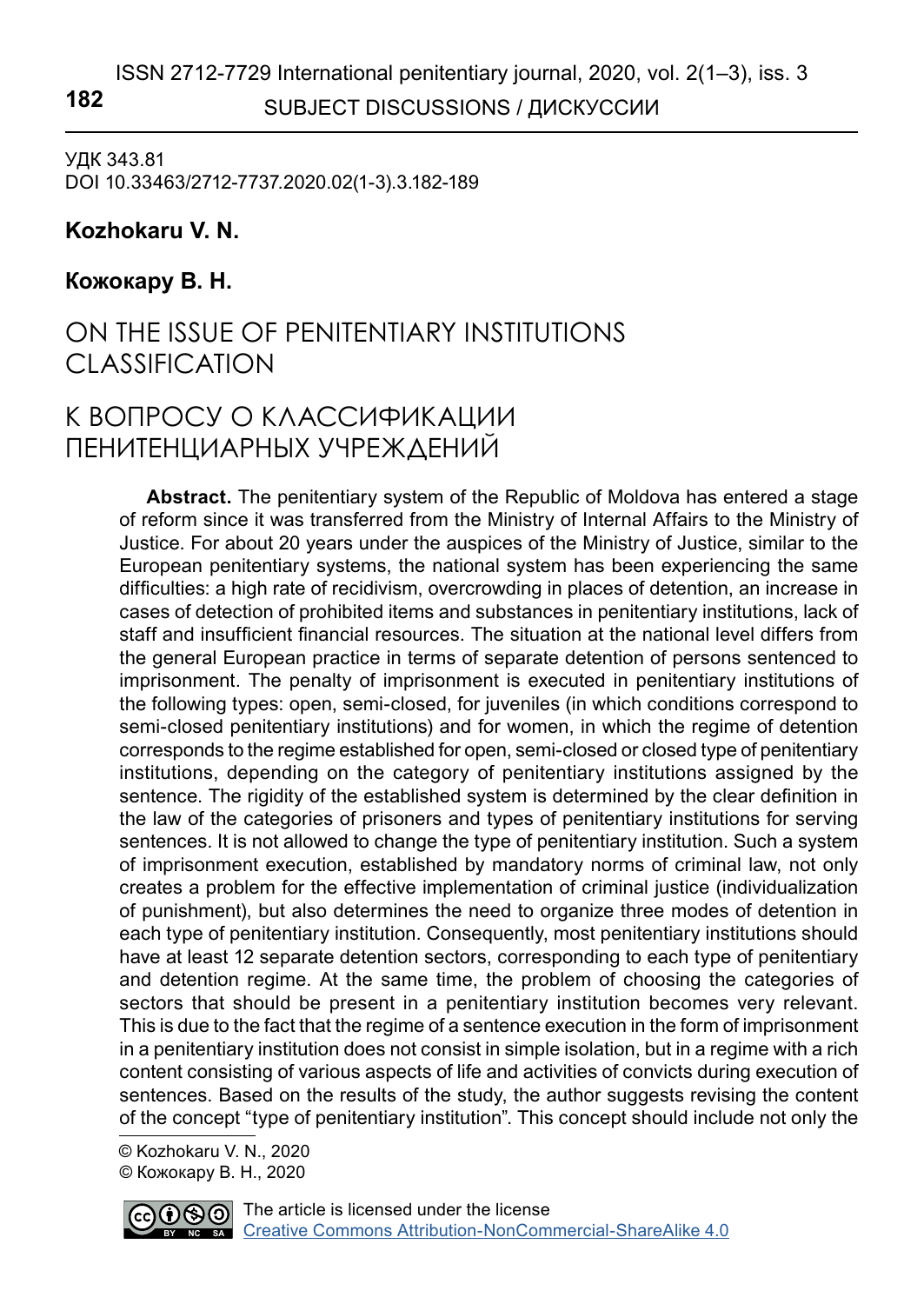level of accessibility within the penitentiary institution, but also the restrictions necessary for the detention of persons deprived of their liberty, depending on the assessment of their psychological profile, behavior and individual execution plan.

**Keywords:** Republic of Moldova, penitentiary institutions, regime of detention, convicts, correctional institutions, recidivism, categories of penitentiary institutions.

**Аннотация.** Пенитенциарная система Республики Молдова вступила в стадию реформ с момента ее передачи из ведения Министерства внутренних дел в ведение Министерства юстиции. Около 20 лет деятельности под эгидой Министерства юстиции, аналогично пенитенциарным системам Европы, национальная система претерпевает те же трудности: высокий уровень рецидива, перенасыщенность мест лишения свободы, увеличение случаев обнаружения в пенитенциарных учреждениях запрещенных предметов и веществ, нехватка персонала и недостаточность финансовых средств. В части раздельного содержания осужденных к лишению свободы ситуация на национальном уровне отличается от общеевропейской практики. Наказание в виде лишения свободы исполняется в пенитенциарных учреждениях следующих типов: открытые, полузакрытые, закрытые, для несовершеннолетних (в которых условия содержания соответствуют полузакрытым пенитенциарным учреждениям) и для женщин, в которых режим содержания соответствует режиму, установленному для пенитенциарных учреждений открытого, полузакрытого или закрытого типа в зависимости от категории пенитенциарных учреждений, назначенных приговором. Жесткость созданной системы определяется четким закреплением в законе категорий заключенных и типов пенитенциарных учреждений для отбывания наказания. Не допускается изменение типа пенитенциарного учреждения. Такая система исполнения лишения свободы, установленная императивными нормами уголовного права, не только создает проблему для эффективной реализации уголовного правосудия (индивидуализации наказания), но и предопределяет необходимость организовывать в каждом типе пенитенциарных учреждений три режима содержания под стражей. Следовательно, в большинстве пенитенциарных учреждений должно быть не менее 12 отдельных секторов содержания под стражей, соответствующих каждому типу пенитенциарного учреждения и режиму содержания под стражей. При этом весьма актуальной становится проблема выбора категорий секторов, которые должны присутствовать в пенитенциарном учреждении. Это связано с тем, что режим исполнения наказания в виде лишения свободы в пенитенциарном учреждении заключается не в простой изоляции, а в режиме с богатым содержанием, состоящим из различных сторон жизни и деятельности осужденного во время исполнения наказания. По итогам проведенного исследования автор предлагает пересмотреть содержание понятия «тип пенитенциарного учреждения». Данное понятие должно включать в себя не только уровень доступности внутри пенитенциарного учреждения, но и ограничения, необходимые для содержания лиц, лишенных свободы, в зависимости от оценки их психологического профиля, поведения и индивидуального плана исполнения приговора.

**Ключевые слова:** Республика Молдова, пенитенциарные учреждения, режим содержания, осужденные, исправительные учреждения, рецидив, категории пенитенциарных учреждений.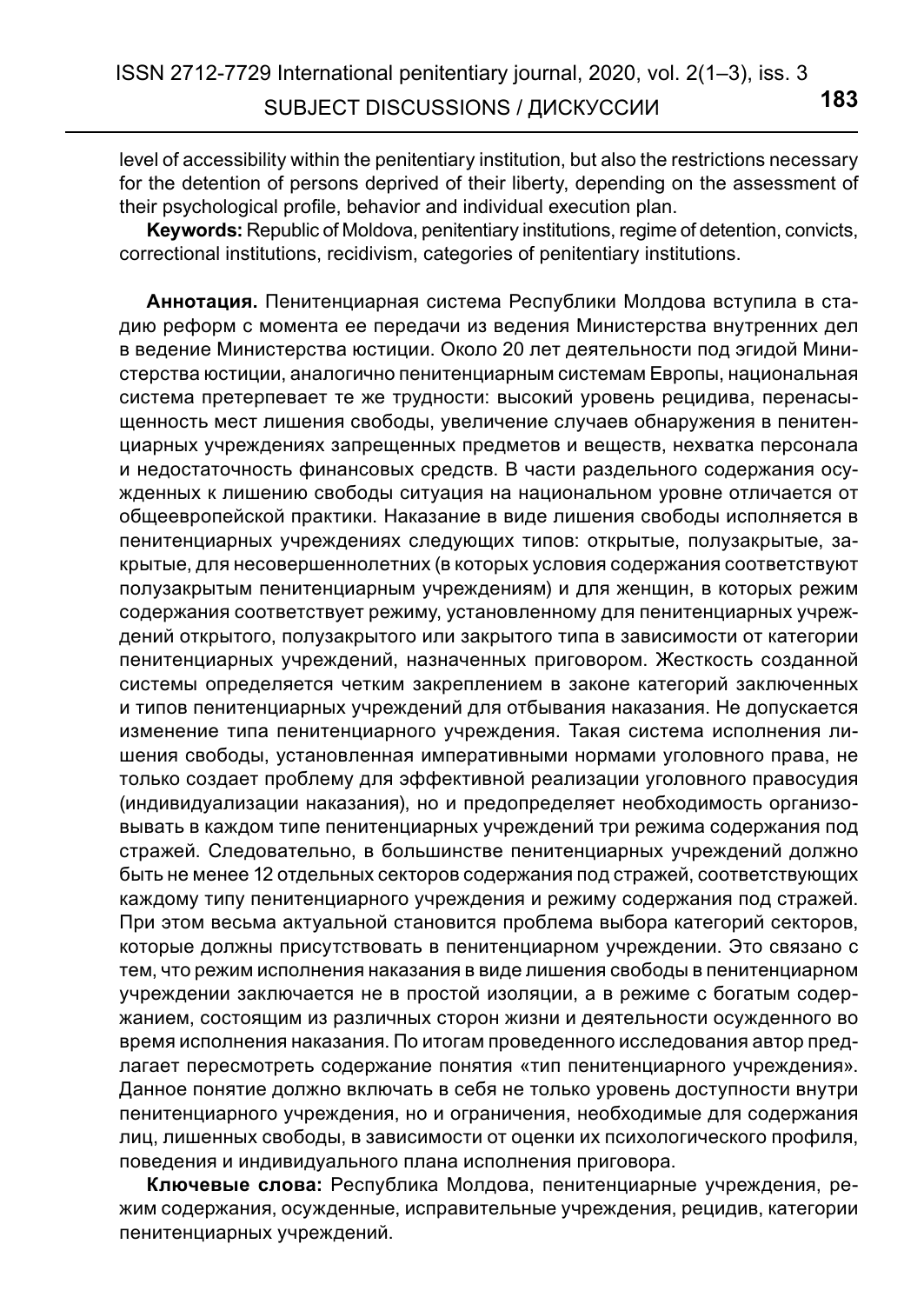#### **Information about author / Сведения об авторе**

**Vladimir Nikolaevich Kozhokaru,** acting director, National Penitentiary Administration of the Ministry of Justice of the Republic of Moldova, Chisinau, Republic of Moldova, e-mail: [vvcojocaru81@gmail.com](mailto:vvcojocaru81%40gmail.com?subject=).

**Владимир Николаевич Кожокару,** исполняющий обязанности директора, Национальная пенитенциарная администрация Министерства юстиции Республика Молдова, г. Кишинев, Республика Молдова, e-mail: [vvcojocaru81@gmail.com](mailto:vvcojocaru81%40gmail.com?subject=).

#### **Recommended citation / Для цитирования**

Kozhokaru, V. N. 2020, 'On the issue of penitentiary institutions classification', *International penitentiary journal,* vol. 2(1–3), iss. 3, pp. 182–189, doi: 10.33463/2712- 7737.2020.02(1-3).3.182-189.

Кожокару, В. Н. К вопросу о классификации пенитенциарных учреждений / В. Н. Кожокару // Международный пенитенциарный журнал. – 2020. – Т. 2(1–3), № 3. – С. 182–189. – DOI : 10.33463/2712-7737.2020.02(1-3).3.182-189.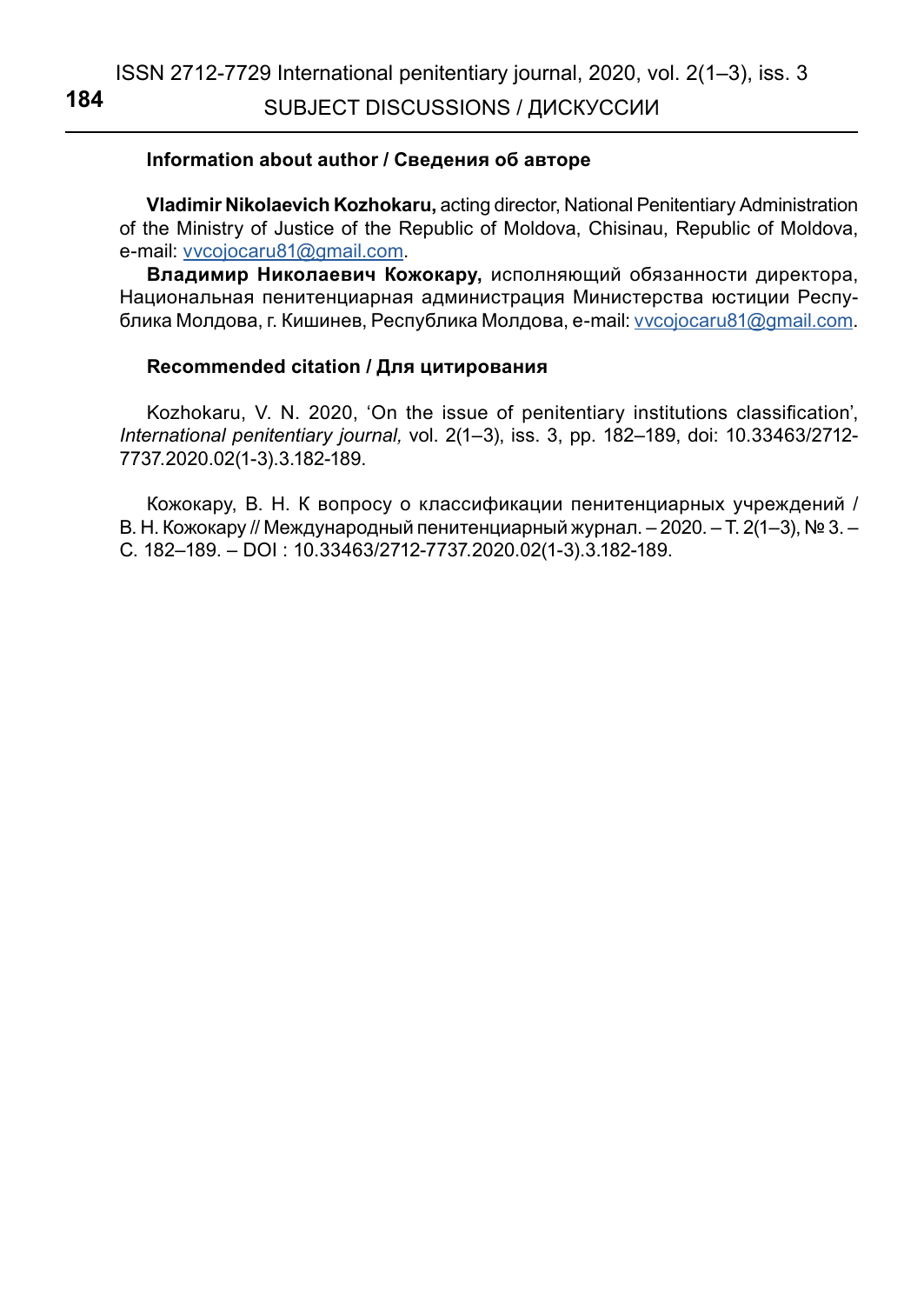The penitentiary system of the Republic of Moldova has entered a stage of reform since it was transferred from the Ministry of Internal Affairs to the Ministry of Justice. For about 20 years under the auspices of the Ministry of Justice, similar to the European penitentiary systems, the national system has been experiencing the same difficulties: a high rate of recidivism, overcrowding in places of detention, an increase in cases of detection of prohibited items and substances in penitentiary institutions, lack of staff and insufficient financial resources. Unlike other developed penitentiary systems that adopted a modern approach to the execution of custodial sentences in the sixth decade of the last century, the penitentiary system of the Republic of Moldova has to gradually adapt at an accelerated pace to European norms and standards. These standards contain an exhaustive list of principles, the implementation of which seems to be within the power of each state, regardless of its material capabilities.

Thus, we pay special attention to the current actions and the goals that we intend to implement, in terms of two main issues: 1) why we punish; 2) how people get out of prison. For this reason, the main task of the penitentiary system is to respect the rights and freedoms of persons deprived of their liberty in order to facilitate their social reintegration. At present, the system of administration of penitentiary institutions consists of the National administration of penitentiary institutions, 17 penitentiary institutions, 2 specialized institutions (a training center and a special purpose unit). Persons deprived of their liberty are placed in:

– closed-type penitentiary institutions (11 institutions, 4 of them with the status of a criminal investigation detention center);

– semi-closed penitentiary institutions (3 institutions);

- female colony;
- juvenile penitentiary institutions;
- penitentiary hospitals.

The current regulatory framework allows for the creation of several separate detention areas in a penitentiary institution in accordance with the features provided for by the Executive Code of the Republic of Moldova No. 433-XV of 24.12.2004 (the EC of the RM). The execution of imprisonment requires the creation of an internal structure of pre-trial detention facilities in order to offer the administration of the place of detention real opportunities for separate detention of persons in accordance with the criteria established by the penal legislation. Such criteria are set out in Articles 205 and 304 of the EC of the RM the following convicted persons are kept separately in penitentiary institutions:

а) women from men;

b) minors from adults;

с) persons held under provisional arrest from convicted persons;

d) convicted persons for the first time from convicted persons who previously served a sentence of imprisonment and have an outstanding criminal record;

е) convicts sentenced to life imprisonment from the rest of the convicts;

f) persons convicted for complicity in the commission of a crime from accomplices;

g) convicts transferred to the initial regime of detention in the order of disciplinary punishment, from convicted persons who are initially on the initial regime;

h) convicts who may face reprisals because of their previous position, from other convicts;

i) convicts who use the right to move without a convoy or escort, from other convicts.

In addition to the criteria for pre-trial detention, the following criteria for separation are established:

a) persons who were first placed in pre-trial detention, from persons who were previously held in penitentiary institutions;

b) persons suspected or accused of committing serious, especially serious and extremely serious crimes, from other persons;

c) persons, who held responsible positions in public authorities before being taken into custody, from other persons;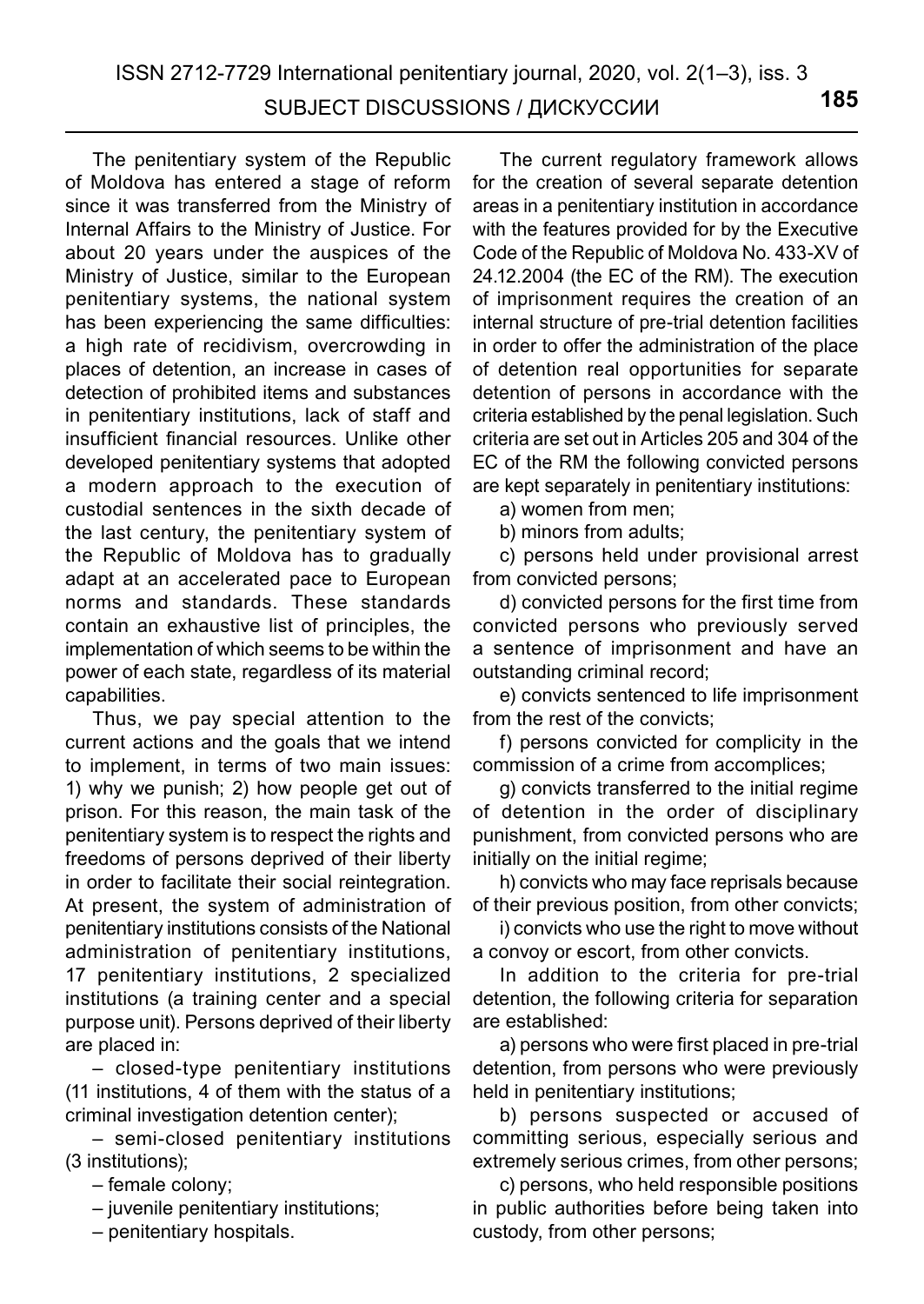d) persons, suffering from infectious diseases or requiring special medical care and supervision, from other persons;

Persons, who are left in criminal detention centers for economic maintenance work in accordance with the procedure established by law, are kept in separate premises isolated from persons under preliminary arrest.

In order to improve the safety of prisoners or create conditions for their treatment, the administration of a penitentiary institution may apply other criteria for the separation of prisoners (article 205, paragraph 2, of the EC of the RM). In addition, the separation of prisoners in a correctional facility should not be discriminatory or infringe on human dignity. Thus, the separation of convicts is also regulated at the level of internal legal acts of the National penitentiary administration by establishing additional criteria for organizing the execution of a custodial sentence for protection of:

– certain categories of detainees;

– mother with child;

– detainees suffering from severe mental disorders, including those caused by the use of alcohol or psychotropic substances;

– persons on probation, etc.

The task of placing them in pre-trial detention facilities according to the specified criteria is difficult, including in connection with the current system of distribution of persons for the execution of sentences by type of penitentiary institution and the regime of detention.

Thus, the situation at the National level differs from the general European practice. According to Article 72 of the Criminal Code of the Republic of Moldova (the CC of the RM), the penalty of imprisonment is applied in the following types of penitentiary institutions: open, semi-closed, for juveniles (in which the conditions of detention arising from the provisions of Article 273 of the EC of the RM, correspond to semi-closed penitentiary institutions) and for women, which according to Article 276 of the EC of the RM the regime of detention corresponds to the regime established for open, semi-closed or closed penitentiary institutions, depending on the category of penitentiary institutions assigned by the sentence.

The rigidity of the established system is determined by the clear definition in the law of the categories of prisoners and types of penitentiary institutions for serving sentences. It is not allowed to apply sanctions to detainees by transferring them from one type of penitentiary institution to another. Thus, article 72 OF the CU of the RM provides that:

– persons sentenced to imprisonment for crimes committed by negligence serve their sentences in open-type penitentiary institutions;

– persons sentenced to imprisonment for minor crimes, medium-gravity crimes and serious crimes committed intentionally serve their sentences in semi-closed penitentiary institutions;

– persons sentenced to imprisonment for especially serious and extremely serious crimes, as well as persons who have committed crimes that constitute a recidivism, serve their sentences in closed-type penitentiary institutions.

The norm concerning the establishment of the type of penitentiary institution under sentence does not contribute to the individualization of punishment, does not take into account such circumstances as the personality of the convicted person, his financial situation, etc., since when determining the gravity of the crime and the type of guilt, the convicted person can be automatically sent to the appropriate penitentiary institution without the need to mention this in the sentence. The main problem arising from the system of sentences execution is that it is impossible to change the type of correctional institution even through the courts, although there is a rule contained in Paragraph 7 of Article 72 of the CC of the RM, according to which the type of penitentiary institution is changed by the court in accordance with the law. In practice, this rule can only be applied if the person was convicted again during the sentence execution for another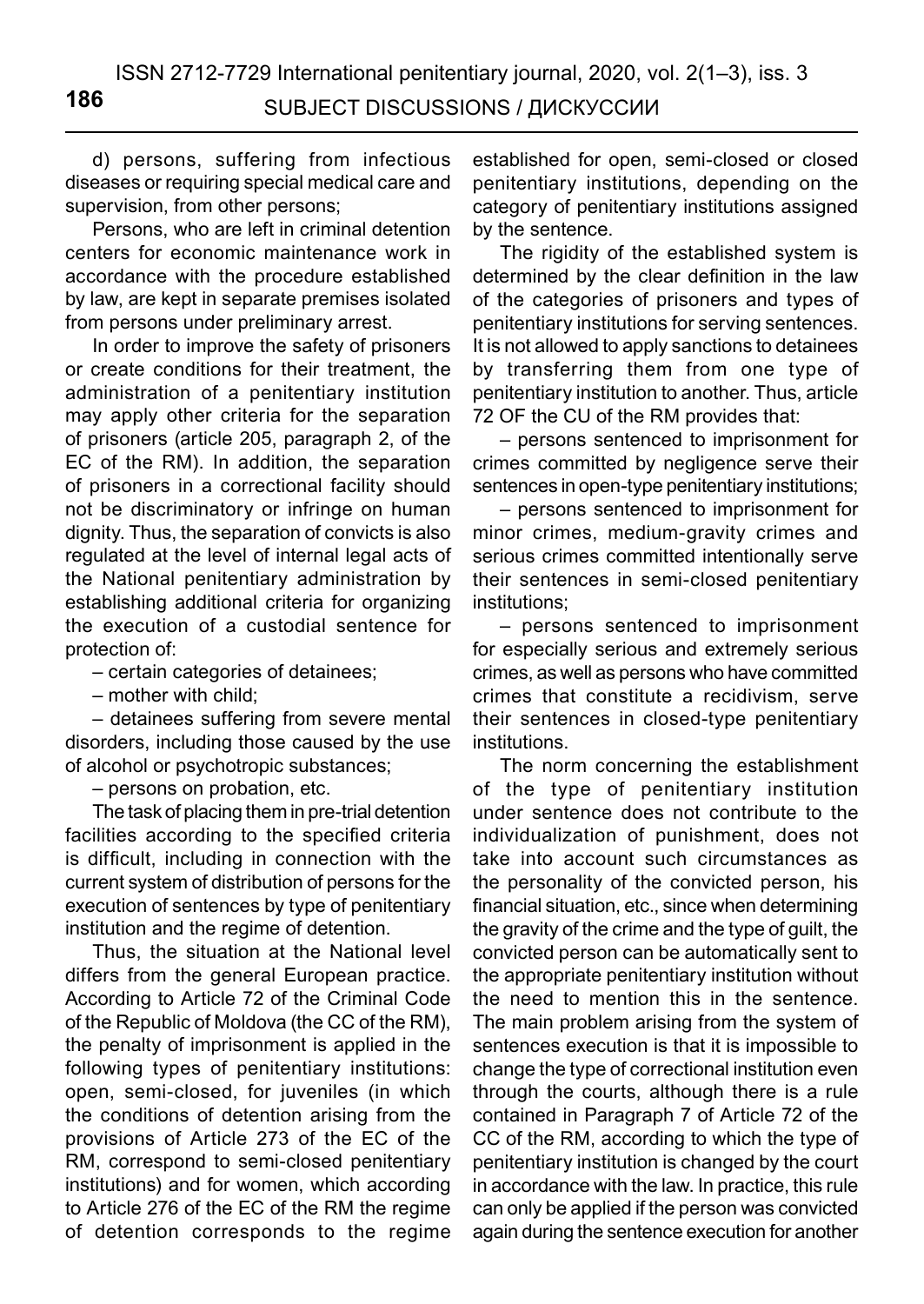more serious act, for which the law provides for the sentence execution in a penitentiary institution of a more severe category (type). Thus, there is a need to place convicted persons for their sentence execution in the appropriate regimes. Under the term "appropriate regime" we understand the specific form of application of the penitentiary regime, taking into account the division of detainees into compartments and cells, categories of crimes, the nature of their commission, terms of punishment, the state of recidivism, social and public danger, age and gender (Petrake, Z. 1992, p 25).

The system of imprisonment execution established by mandatory norms of criminal law not only creates a problem for the effective implementation of criminal justice (individualization of punishment), but also determines the need to organize three regimes of detention in each type of penitentiary institution. For penitentiary institutions, this is a big practical problem in terms of creating the conditions established by law and observing the restrictions specific to a particular type of penitentiary institution, in which a person must serve a sentence under a court decision. The specifics of each regime are presented in table 1. Thus, we observe a situation where in most penitentiary institutions, in accordance with the order of the Ministry of justice No. 189/2017 on the establishment of the type of penitentiary institution and its sectors, there must be at least 12 separate detention sectors corresponding to each type of penitentiary institution and detention regime.

Clarification of the conditions under which a person deprived of liberty will serve his sentence is also necessary, because the prison environment also contributes to the emergence of deviant behavior among convicts. Therefore, in order to regulate situations caused by deviant behavior, it is important that the teacher knows as well as possible the stages of the educational process, the features characteristic of the environment that counteracts the work on reeducation and resocialization of convicts. At the first stage of detention, there are phenomena of mental agitation, anxiety, lack of appetite for the received food, etc. (symptoms of the psychology of detention). In the second stage, the prisoner begins to feel deeply the influence of the prison due to the significant restriction of movement space and time organization, which leads to a tendency to protect their territory. At the third stage, the convict is disappointed because of the organization of time established by internal rules. The time spent in prison is monotonous, which can lead to increased aggression of the convict. In the fourth phase, when certain items are provided for personal use in accordance with internal rules, the feeling of frustration increases. In the fifth phase, contact with the prison subculture has serious consequences. Because of the environment in which the convict is forced to spend his incarceration, a new vision of himself is formed, and at the same time he is forced to form a "survival strategy" to help himself cope with difficulties that he did not face in freedom (Florian, I. 2002, p.211).

Thus, we are faced with the conceptual problem of choosing the categories of sectors (sections) that should be present in a penitentiary institution. This is due to the fact that the regime of a sentence execution in the form of imprisonment in a correctional institution is not a simple isolation, but a regime with a rich content consisting of various aspects of the life and activities of the convict during the execution of the sentence in a penitentiary institution (Ion, O. 1998, p. 86).

In connection with the above, it is necessary to revise the content of the concept "type of penitentiary institution". When we talk about closed, semi-closed and open penitentiary institutions, we must take into account not only the level of accessibility within the penitentiary institution, but also the restrictions necessary for the detention of persons deprived of their liberty, depending on the assessment of their psychological profile and behavior, and the individual execution plan. Penitentiary institutions should have separate premises (sectors) for persons deprived of their liberty,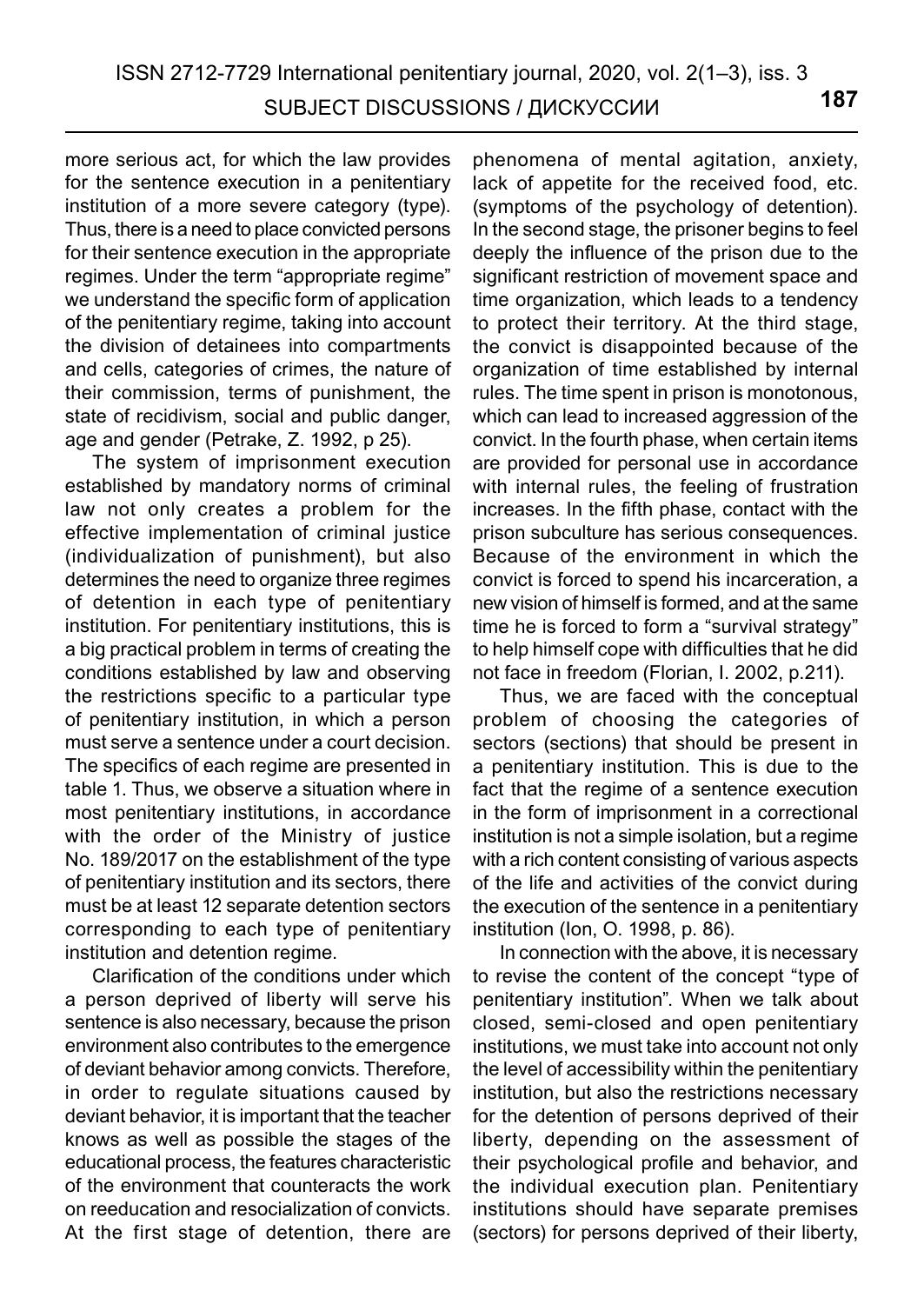| the involvement of prisoners in various works, the time of the year, the location of the penitentiary institution and other circumstances. The daily schedule in-<br>cludes: getting up, using the morning toilet, exercising, eating, going fo work areas, working and studying hours, sports and educational activities, etc. At the<br>strictly regulated daily schedule, depending on the specifics of the category of penitentiary institution, the detention regime, |                                                                                                                                                                                                                                                                                                                                                                                    | same time, it provides for a continuous 8-hour sleep of prisoners and free time<br>Each penitentiary institution has a                                                                                                                                                                                                                                                                                 |
|----------------------------------------------------------------------------------------------------------------------------------------------------------------------------------------------------------------------------------------------------------------------------------------------------------------------------------------------------------------------------------------------------------------------------------------------------------------------------|------------------------------------------------------------------------------------------------------------------------------------------------------------------------------------------------------------------------------------------------------------------------------------------------------------------------------------------------------------------------------------|--------------------------------------------------------------------------------------------------------------------------------------------------------------------------------------------------------------------------------------------------------------------------------------------------------------------------------------------------------------------------------------------------------|
|                                                                                                                                                                                                                                                                                                                                                                                                                                                                            | Daily schedule                                                                                                                                                                                                                                                                                                                                                                     |                                                                                                                                                                                                                                                                                                                                                                                                        |
|                                                                                                                                                                                                                                                                                                                                                                                                                                                                            |                                                                                                                                                                                                                                                                                                                                                                                    | Under the general regime and the resocialization regime, convicts may be employed in work outside the<br>prison if they use the right to move without supervision                                                                                                                                                                                                                                      |
| In addition to the rights granted in the initial and gen-<br>eral regimes of detention, convicted persons have<br>the right to live with their families nearby a peniten-<br>tiary institution                                                                                                                                                                                                                                                                             | b) be engaged in work outside the penitentiary insti-<br>for up to 5 days outside the penitentiary institution<br>tution without supervision; c) make short-term trips<br>the right to: a) have valuables and money with them;<br>eral regimes of detention, convicted persons have<br>In addition to the rights granted in the initial and gen-<br>to meet with family            | institution under<br>the administration of the institution; b) be engaged<br>eral regimes of detention, convicted persons have<br>itentiary institution within the limits established by<br>In addition to the rights granted in the initial and gen-<br>the right to: a) move around the territory of the pen-<br>in work outside the penitentiary<br>constant supervision                            |
|                                                                                                                                                                                                                                                                                                                                                                                                                                                                            | Features of detention on the regime of resocialization                                                                                                                                                                                                                                                                                                                             |                                                                                                                                                                                                                                                                                                                                                                                                        |
| In addition to the rights granted in the initial regime<br>in work outside the penitentiary institution without<br>supervision; 6) carry out short-term trips for up to 5<br>of detention, convicted persons can: a) be engaged<br>days outside the prison to meet with family                                                                                                                                                                                             | constant supervision; 6) during the period from rise<br>in work outside the penitentiary institution under<br>to end, move freely on the territory of the peniten-<br>tiary institution within the limits established by the<br>of detention, convicted persons can: a) be engaged<br>In addition to the rights granted in the initial regime<br>administration of the institution | be engaged in work outside the penitentiary institu-<br>Convicts are placed in isolated premises for no more<br>than 4 people. In addition to the rights granted in the<br>initial regime of detention, convicted persons can: a)<br>move freely in the<br>areas of general<br>to end<br>residential area and in communal<br>regime during the period from rise<br>tion under constant supervision; b) |
|                                                                                                                                                                                                                                                                                                                                                                                                                                                                            | Features of the general regime of detention                                                                                                                                                                                                                                                                                                                                        |                                                                                                                                                                                                                                                                                                                                                                                                        |
| have the right to: a) move around the territory of the<br>Convicts are placed there for up to 1 months from the<br>date of arrival in the penitentiary institution; convicts<br>detention sector in the interval from rising to lights<br>out; b) carry and use valuables and money                                                                                                                                                                                        | Convicts are placed there for up to 3 months from the<br>people. Convicted persons may be engaged in work<br>date of arrival in the penitentiary institution; convicts<br>are placed in isolated premises for no more than 4<br>that does not require leaving the prison                                                                                                           | Convicts are placed there for up to 6 months from the<br>date of arrival in the penitentiary institution; convicts<br>people. Convicted persons may be engaged in work<br>are placed in isolated premises for no more than 2<br>that does not require leaving the prison                                                                                                                               |
|                                                                                                                                                                                                                                                                                                                                                                                                                                                                            | Features of the initial detention regime                                                                                                                                                                                                                                                                                                                                           |                                                                                                                                                                                                                                                                                                                                                                                                        |
|                                                                                                                                                                                                                                                                                                                                                                                                                                                                            | Changing the type of penitentiary institution is carried out by the court in accordance with the law                                                                                                                                                                                                                                                                               |                                                                                                                                                                                                                                                                                                                                                                                                        |
| Persons, convicted for crimes committed by negli-<br>gence, serve their sentences                                                                                                                                                                                                                                                                                                                                                                                          | Persons, sentenced to imprisonment for a certain<br>period for minor, medium and serious crimes com-<br>mitted intentionally, serve their sentences                                                                                                                                                                                                                                | riod of time for committing especially serious and ex-<br>ersons who have<br>Persons, sentenced to imprisonment for a certain pe-<br>committed repeated crimes, serve their sentences<br>tremely serious crimes, as well as p                                                                                                                                                                          |
| open type                                                                                                                                                                                                                                                                                                                                                                                                                                                                  | semi-closed type                                                                                                                                                                                                                                                                                                                                                                   | closed type                                                                                                                                                                                                                                                                                                                                                                                            |
|                                                                                                                                                                                                                                                                                                                                                                                                                                                                            | The types of penitentiary institutions and detention regimes (Article 72 of the CC of the RM, paragraph 6 of the EC of the RM)                                                                                                                                                                                                                                                     |                                                                                                                                                                                                                                                                                                                                                                                                        |
| <u>—</u><br>Table                                                                                                                                                                                                                                                                                                                                                                                                                                                          |                                                                                                                                                                                                                                                                                                                                                                                    |                                                                                                                                                                                                                                                                                                                                                                                                        |

ISSN 2712-7729 International penitentiary journal, 2020, vol. 2(1–3), iss. 3

# SUBJECT DISCUSSIONS / ДИСКУССИИ **188**